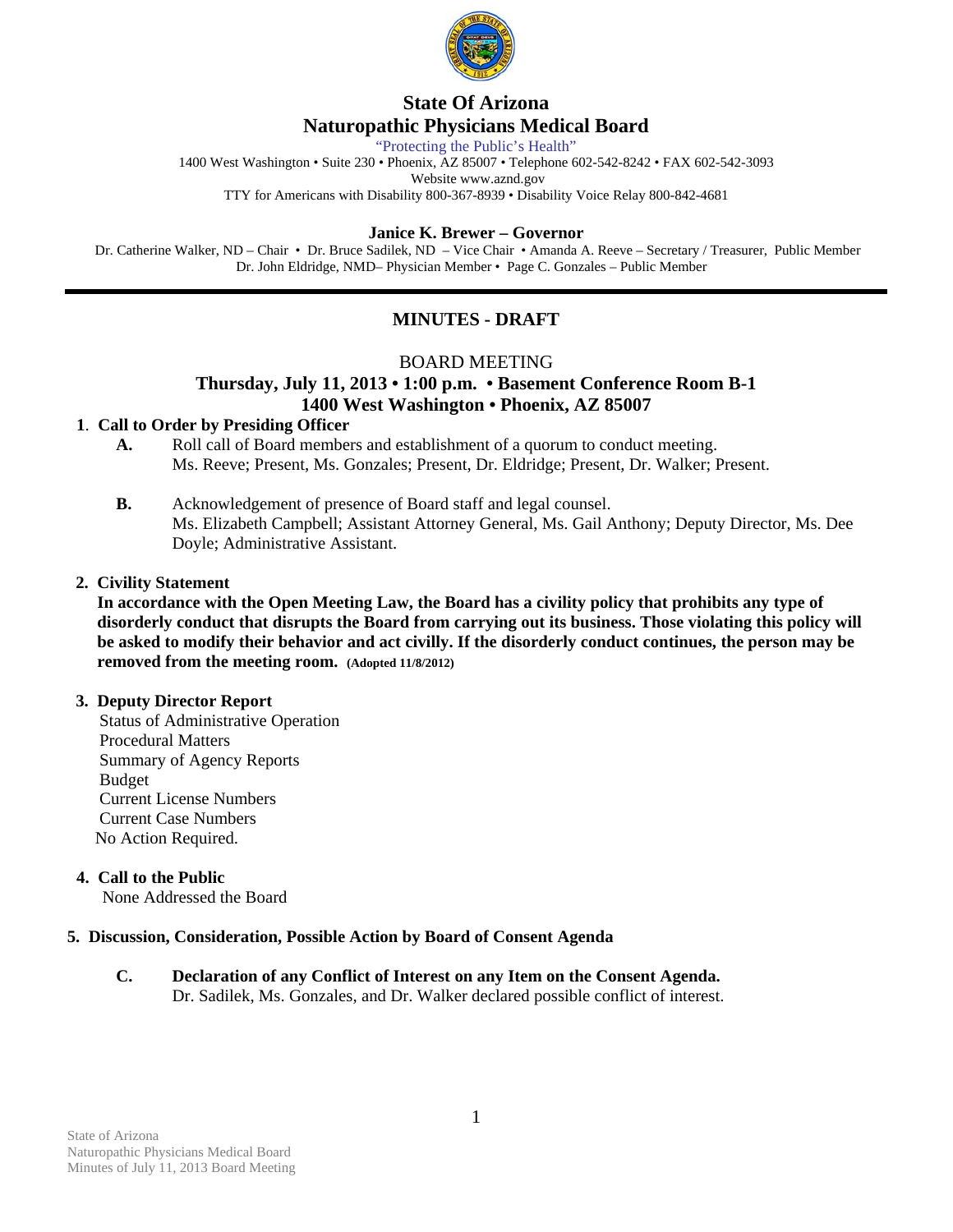# **D. Request for Removal of any Consent Agenda Item for independent discussion and possible action by the Board.**

Dr. Walker requested the removal of Dr. Alexis McNeil from the Consent Agenda- application for renewal of certificate to dispense. Moved to Item 10 (8)

Dr. Sadilek requested the removal of Britt Deegan from the Consent Agenda - application for medical license by endorsement (Washington). Moved to Item 10 (10)

Ms. Gonzales requested the removal of Dr. Shannon Maltais from the Consent Agenda- application for renewal of certificate to dispense. Moved to Item 10 (11)

### **E. Discussion, Consideration, Possible Action by Board of Regular and Executive Session Minutes of May 9, 2013.**

The Board approved the minutes.

**F. Discussion, Consideration, Possible Action by the Board of Medical License(s) / Endorsement**  DeVincentis, Lauren (Oregon) (temporary license issued in accordance with A.R.S. 32- 1522.01) The Board approved the application for medical license by endorsement.

#### **G. Discussion, Consideration, Possible Action by the Board of Application(s) for Certificate to Dispense (initial)**

 Burgy, Heather Carlson, Angela Collier, Leah DeVincentis, Laura Kopcio, Jordan Lamb, Karen Mitchell, Jessica Mitchell, Tiffany Najeeullah, Rashanah Palmer, Andrea Qamar-Busler, LeTicia Rezaie, Saman Roberson, Amanda Rozelle, Rachel Warren, Daniel Wilkinson, Charles The Board approved the application(s) for initial certificate to dispense.

#### **H. Discussion, Consideration, Possible Action by the Board of Application(s) for Renewal of Certificate to Dispense.**

Adair, Roger Aidun, Sima Ahdut, Amira Alibrio, Alice Anderson, Kristy Alexandria, Karsten Archambault, Brian Ardolf, Deborah Armanti, Christian Arneson, David Aton Robins, Nancy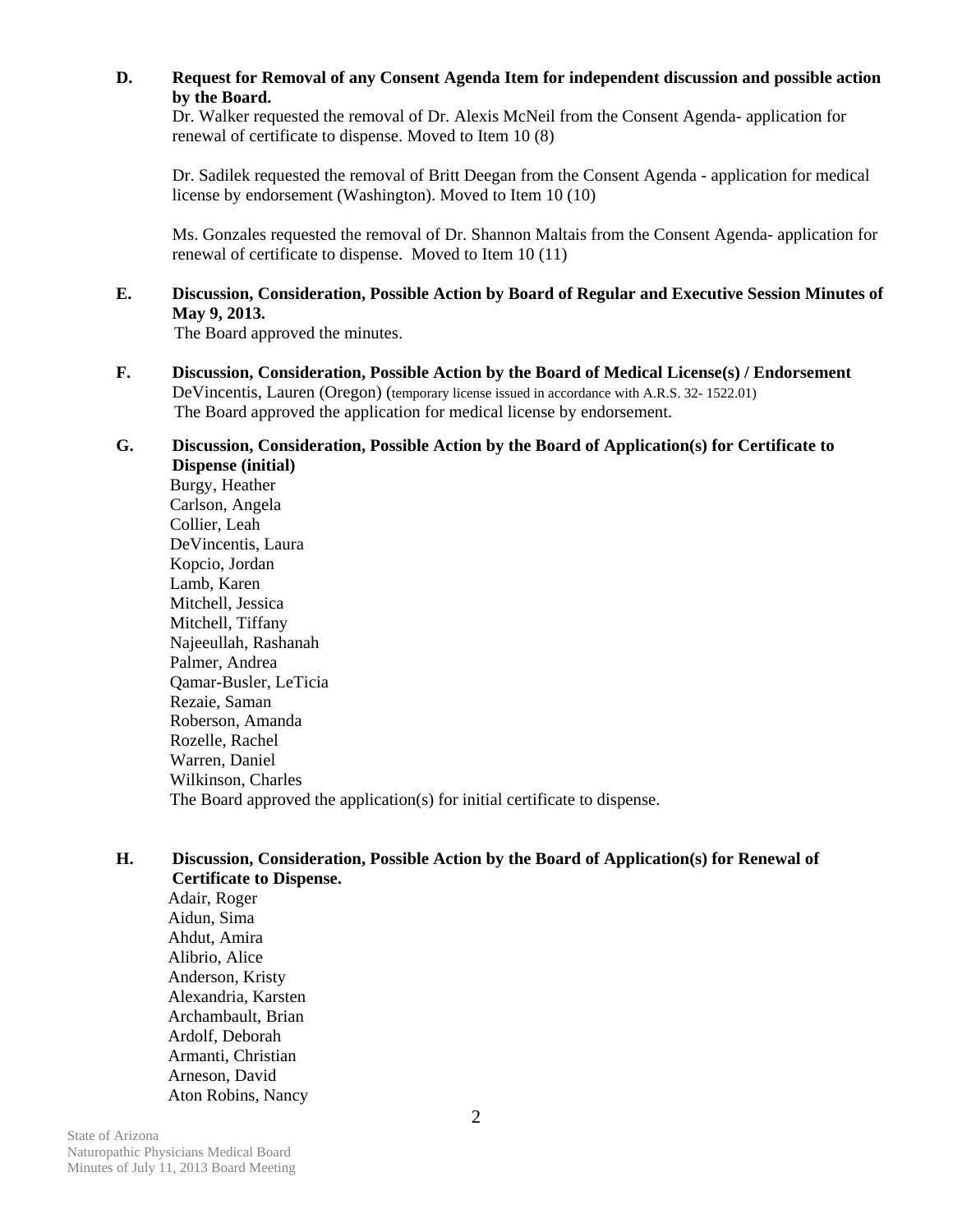Axelrod, Leslie Bachelier, Aimee Bakty, Esti Barnes, Lori Barnett, Kevin Barreda, Nicole Barth, Inge Beardsley, Lauren Belt, Amber Beltran, Chriselda Beynon, Stephanie Black, Seth Brandeis, Damien Breiten, Valeria Brooks, Barbara Buratovich, Nick Burns, Jennifer Buxbaum, Dane Cain, Nicole Callejas, Yezid Carpenter, Rebecca Carrell, Carol Ceballos-Logan, Gladys Cerre, Erick Chambers, Keith Chinoy, Riyana Christianson, Alan Christodoukias, Theo Clark, Carrie Cline, Christy Coats, Melissa Cochran, Jorge Cooke, Rebecca Correia, Kirstin Cramer, David Cronin, Courney Cronin, Kyle Cronin, Michael Crinnion, Walter Croniser, Mandi D'Aprile, Delores Darley, April Deal, Sheldon De Graaff, Sonja Derion, Cheryl DiFilippo, Mary Doak, E. Frederike Dowell, Murray Drobot, Jeoffrey Dunn, Melenie Dye, Jennifer Ealy, Ealy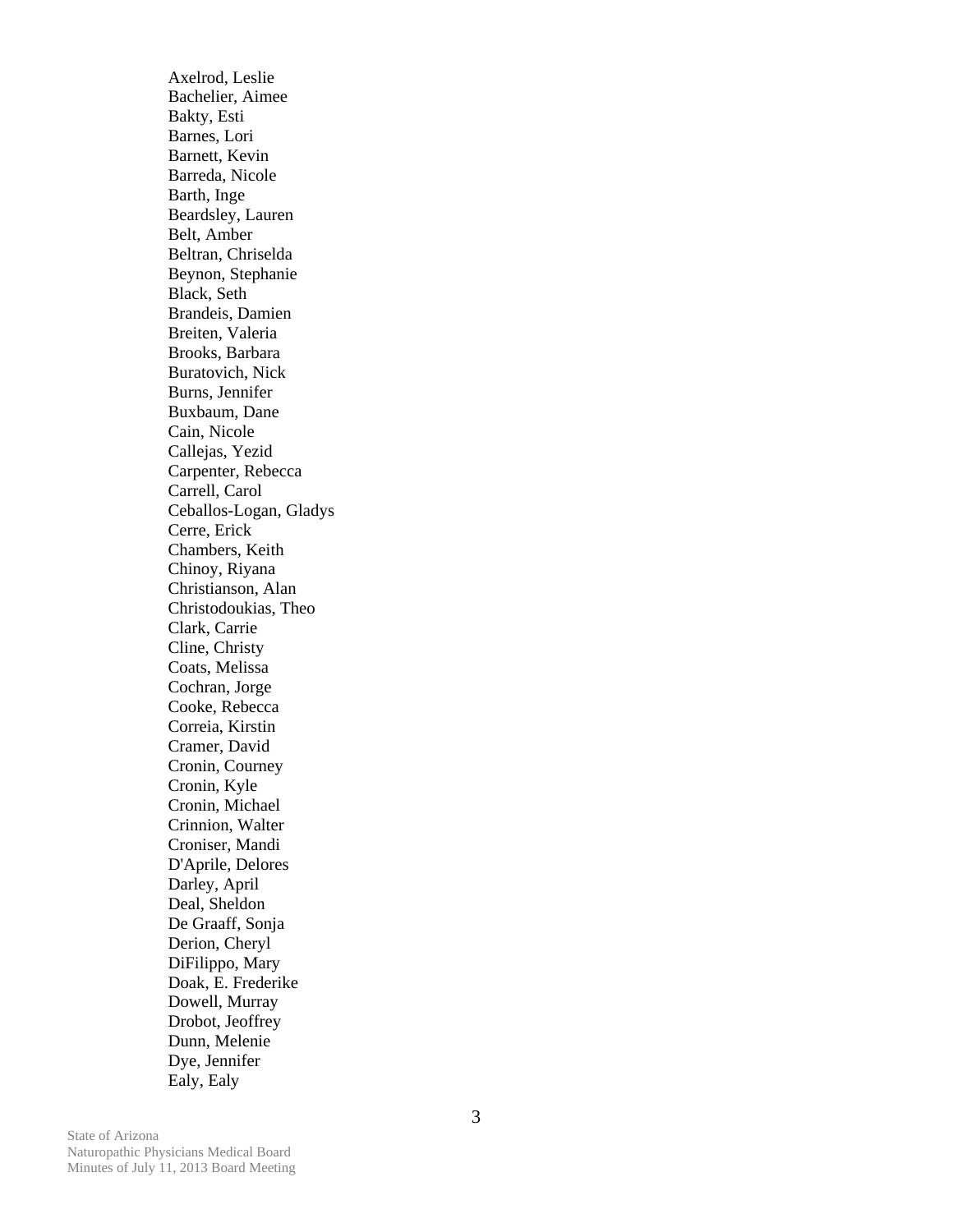Eastman, Stephanie Eischens, Shawna Ellsworth, Robert Engard, Kimberly Epstein, Danya Ewald, Jaime Ezrre, Barbara Farner, Hope Feaster. Joanne Fisher, Marianna Fitzgerald, Erin Flagler, Lila Flagler, Samuel Flynn, Julie Ann Franco, Gioacchino Fujii, Kristen Gaines, Patricia Gajus, Stephanie Galaburri, Mario Gentry, Jennifer Gilbert, Miriam Gerard, Nicole Gianni, Judy Godman, Susan Gorman, Julie Granger, Cheryl Grimes Saber, DeeAnn Groves, Anesia Gutowski, Louise Haller, Danite Ham, Natalie Hampton, Eric Heath, Dianna Herida, Francisco Hernandez-Guzman, Margarita Herring, Lance Hess, Laurel Hinojosa-Sinks, Judy Hoppe, Michelle Howell, Mario Huber, Colleen Huytrova, Daniela Hyun, Yu-Ree Inouye, Vance Jacques, F. Debbie James, Mark Jeffers, Monica Jemison, Thomas Jensen, Jason Johnson, Eric Kasdorf, Cheryl Kaufmann,m Andrew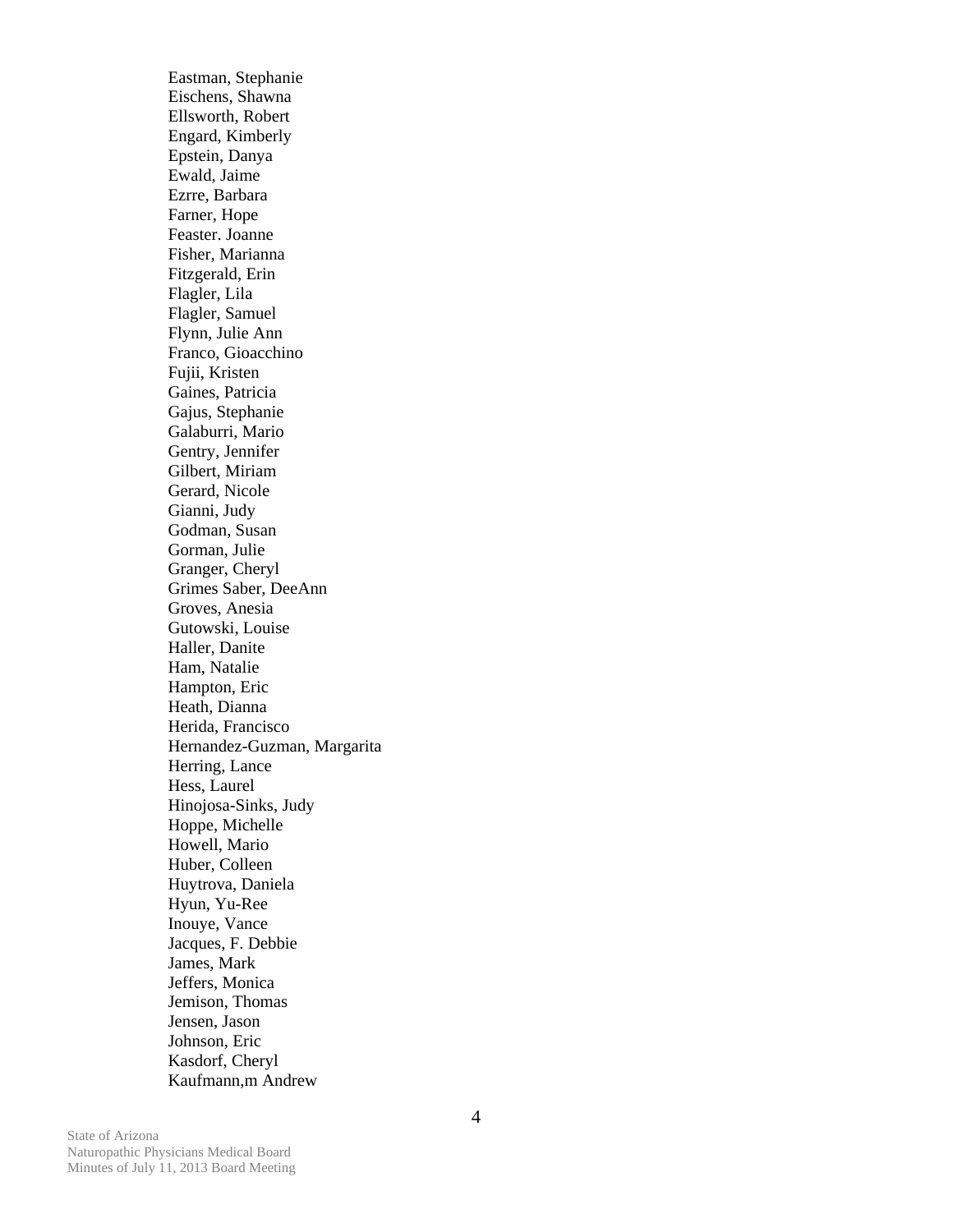Keiffer, Julie Keilty, Jeni Kennedy, Laura Kerievsky, Ross Khalsa, Sarv Varta Kholer, Gemie Khoshaba, Linda Knapp, Michael Knytych, Jeffery Koudelka, Barbara Kovalik, Christina Kreiger-Fiedler, Allyn Kwan, Laurinda Lambert, Laura Lane, Kiera Landino, Kimberly Larke, Daniel Lashutka, Kenneth Lee, Jeffrey A. Lee, Stephen Leeder, Nancy Lutrin, Sandy Marchese, Marianne Maturo, Lisa McAllister, Heath McCarthy, Heather McConnell, Bryon McGarey, Peggy McJunkin, Clinton McNeil, Jason Magerus, Tracy Milisen, Robert Miller, Rebecca Mitchell, Kenneth Mittman, Paul Mnguni, Sibongile Moody, Lauri Morris, Lance Morstein, Mona Mullis, Nancy Mundt, Jennifer Myers, Robert Myhre, Odvig Nevels, Jennifer Nguyen, Krystine Nishek, Stephanie O'Brien, Kareen O'Brien, Mary Ellen O'Hara, Amy Olmsted, Valerie Orlowski, Andria Orona, Shahrzad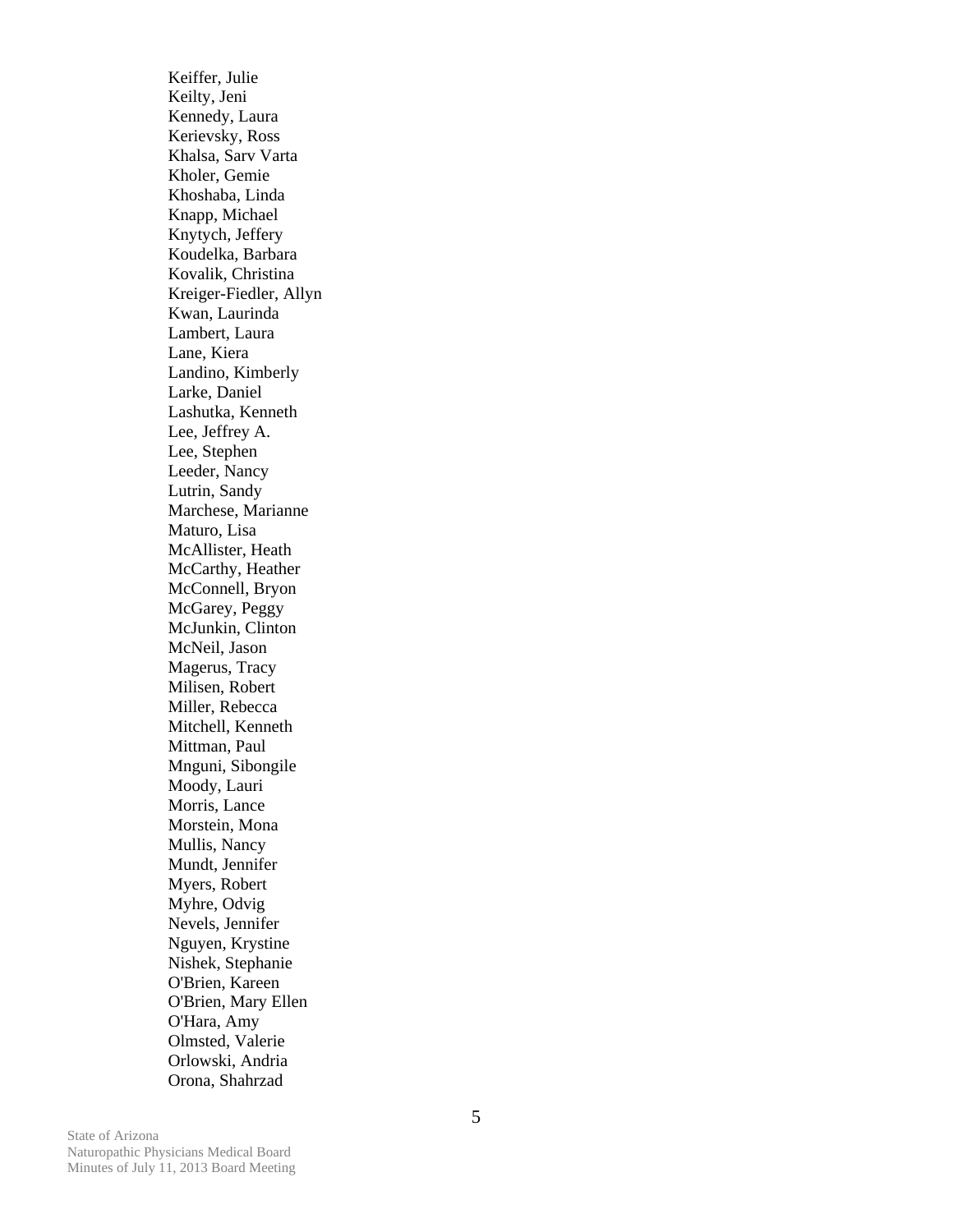Ortiz, Jose Oskin, Jamie Oxley, Barbara Oxley, John Patrice, Analiah Patterson, Annemarie Paulson, Heather Peace, Timothy Peachy, Marium Peruch, Tracy Petke, Richard Peyman, Tara Pierce, Brandy Poindexter, Beth Poore, Mary Popiel, Brian Potts. Jeffrey Prichard, Allison Proefrock, Kenneth Purcell, Andrea Quintanar, Noemi Ramsey, Theresa Rhodes, Rachel Riabikina, Irina Rice, Elizabeth Rittling, Carrie Romero-Bosch, Cristina Rubin, Daniel Sage, Kathryn Santora, Marie Schuck, Herbert Seipt, Ann Seitz, Stephanie Sims, DeJarra Skelton, Janice Smialek, Kiera Smith, Garrett Smith Pingel, Patricia Smolinski, Debi Spooner, Carol Stage, Katrina Stalker, Mary Ann Steinberger, Katrina Steinke, Rhonda Stevens, June Stewart, Adrienne Stouk, Olya Strand, Roxie Sundene, Nicole Swanick, Summer Swartz, Boris Swartz, Tara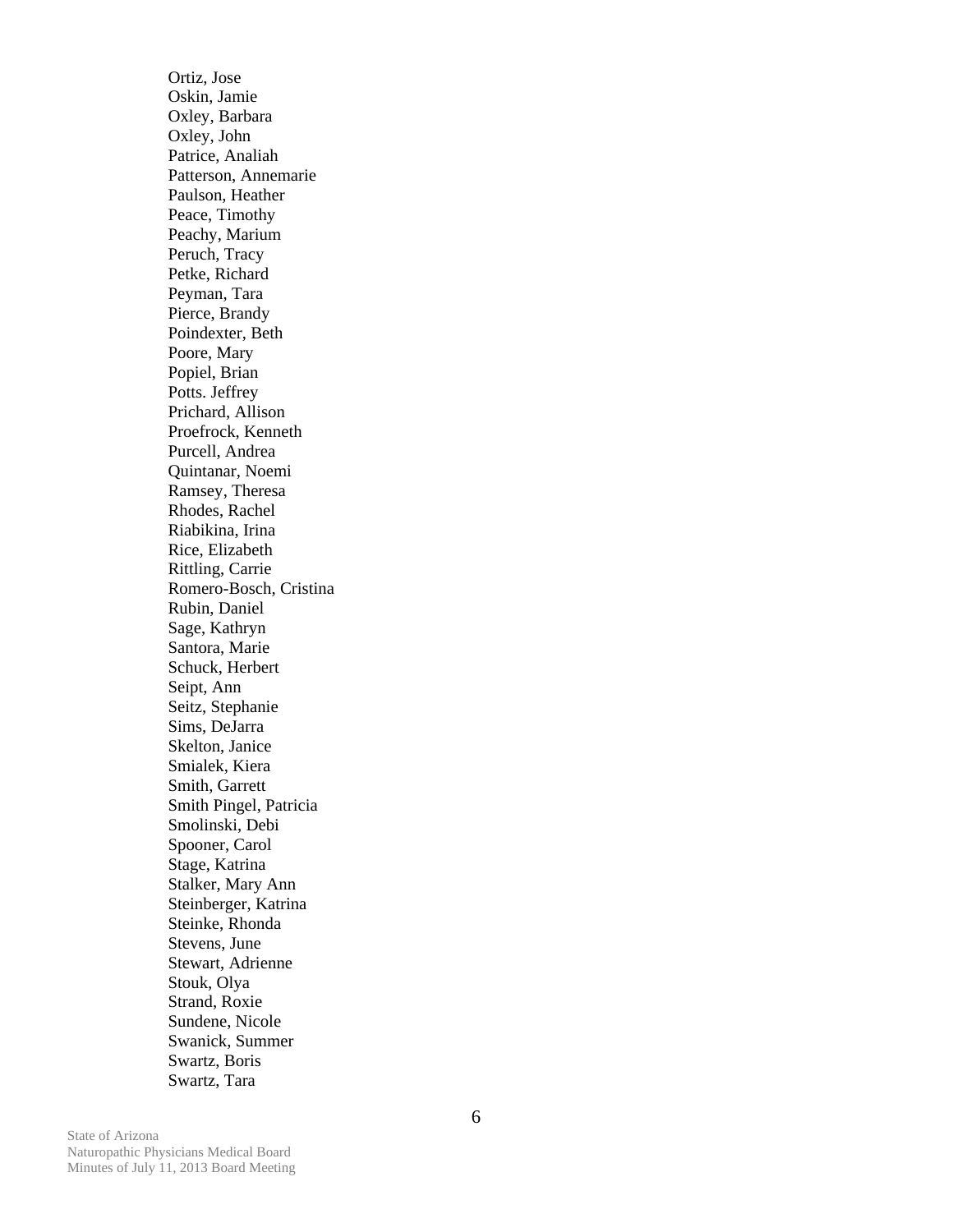Tallman, Ty Tamburri, Frank Tellier, Krystal Terlisner, Amy Terranella, Robin Thacker, Meghna Thanki, Meghana Thatcher, Michelle Thom, Dickson Toghyani, Jeannette Tondora, Christina Turner, Jo Turrell, Shana Tveit-Pettersen, Sonja Udell, Eric Upchurch, Robert Uzick, Michael Vassighi, Nazanin Vaughan, Karen Veghela, Monica Ventura, Jose Volk, Kimberly Wasson, Debbie Weiner, Andrea Wells, Wendy Weyrich, Orville Whitley, Marnie Whitsell, Melinda Wick, Bonnie Wilson, Raequi Woeller, DeAnna Wojtowicz, Angela The Board approved the application(s) for renewal of certificate to dispense.

### **I. Discussion, Consideration, Possible Action by the Board of Application(s) for Preceptorship Certificate**

 Dr. Deborah Ardolf (Renewal of Certificate to Conduct) Joan Marie Garrity (Preceptee Initial) Jennifer Gentry (Preceptee Initial) Dr. David Arneson (Renewal of Certificate to Conduct) Dr. Robin Terranella (Preceptor Conduct Initial) Dr. Vance Inouye (Renewal of Certificate to Conduct) Dr. Kareen O'Brien (Renewal of Certificate to Conduct) Dr. Tiffany Mitchell (Renewal of Certificate to Conduct) Chase Etcheverry, (Preceptee Renewal) Corey Skubitz (Preceptee Renewal) Selvey, Don (Preceptee Renewal) The Board approved the application(s) for Preceptorship certificates.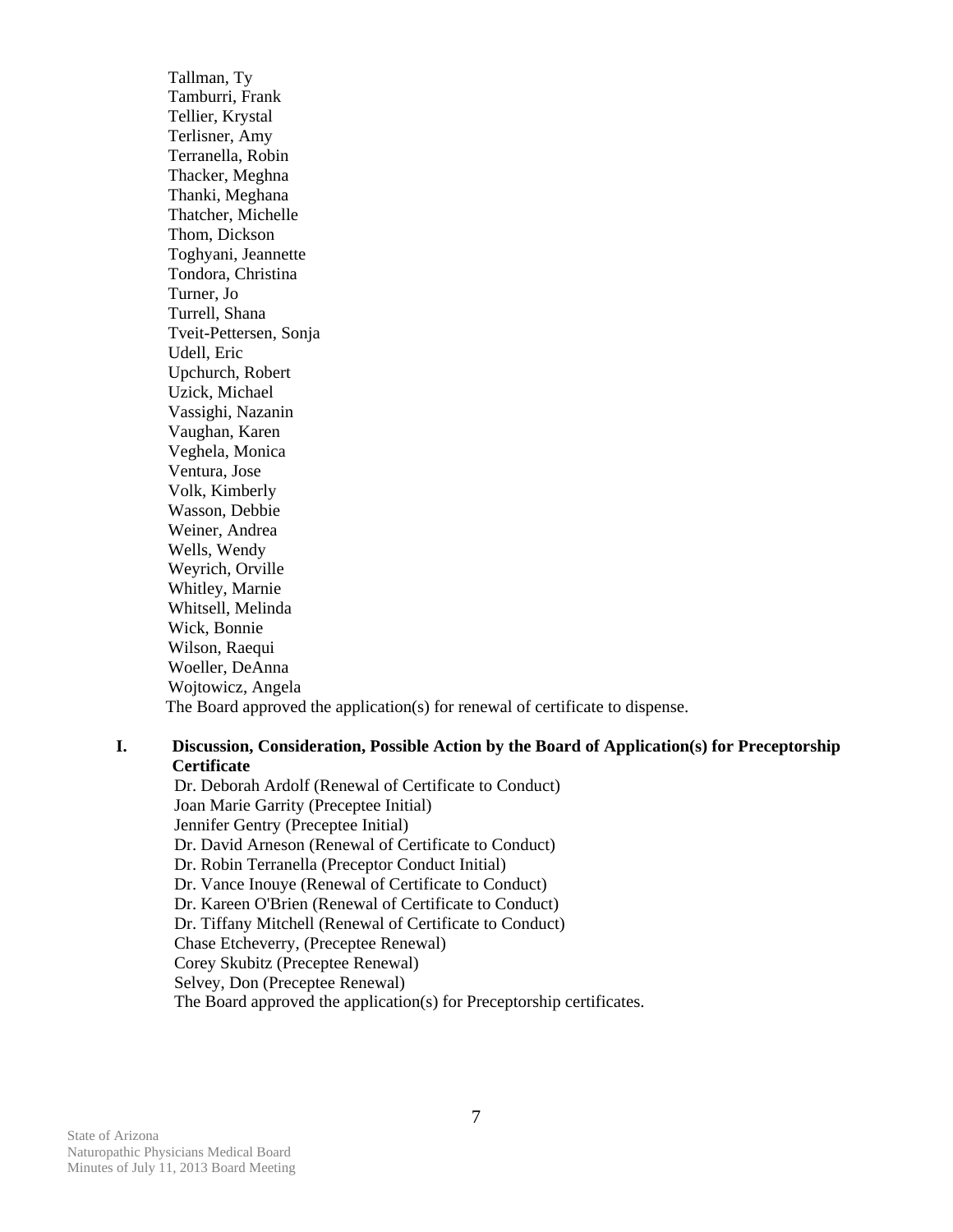**J. Discussion, Consideration, Possible Action by the Board of Application(s) for Medical Assistant** 

**Certificate.** 

 Gear, Christina (Renewal) Jasper, Shan (Initial) Millard, Marilee (Renewal) Rook, Sara (Renewal) Sanchez, Susan (Renewal) Shelton, Susan (Renewal) Sherwood, Jessica (Renewal) Smetzer, Shawn (Renewal) Walters, Dustin(Renewal) The Board approved the application(s) for renewal of medical assistant.

#### **K. Discussion, Consideration, Possible Action by the Board of Application(s) for Renewal of Certificate to Engage in a Clinical Training Program**

Allen, Matthew Anderson, Elizabeth Anguiano, Christian Baca, Amalia Barbiero, Caitlin Becker, Estrella Bethell, Lauren Bollinger, Eric Blonda, Sabrina Butterfield, Brett Caswell-Engle, Alexandra Coffin, Connor Coleman, Sherman Corey, Sarah Coss, Mario Cottom, Lauren Cousineau-Cote, Marie-Elaine Crusey, Jessica Dardis, Mark Dunn, Abagail Farokhain, Sheena-Nicole Folz, Jessica Fucci, Christopher Gasick, Carlye Gillman, Elizabeth Havens, Jennifer Healy, Bryce Heard, Duncan Hendrickson, Alana Hiniker, Jodi Hoover, Tanisha Hull, Ginger Jackson, Janice Kasian, Stefan Kaplin, Steven Kirakosian, Anushi Kilgore, Jennifer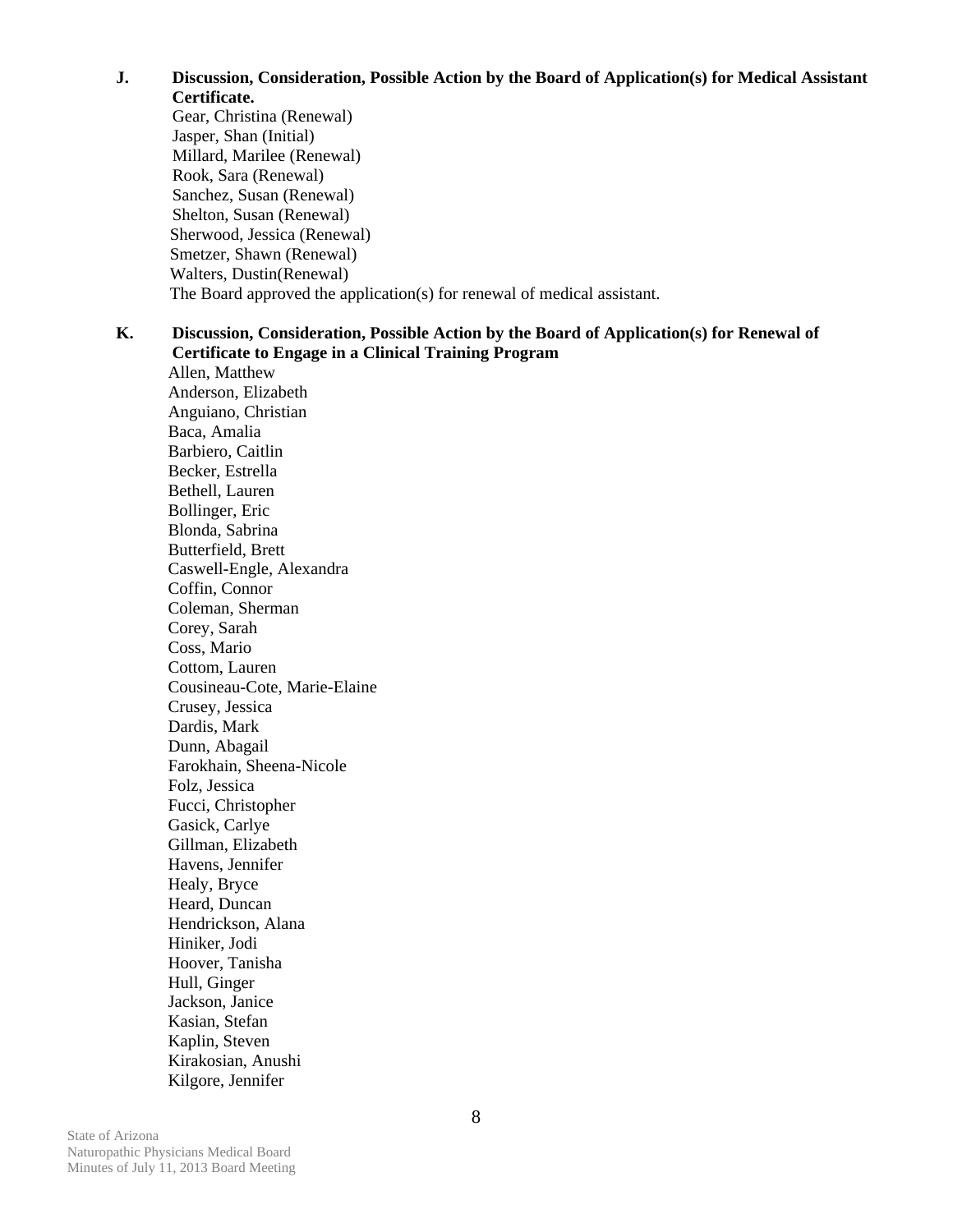Kwiatkowski, Laura Lee, YoungJu Lehto, Trisha Lusting, Kimberly Matthias, Ronald Meeds, Wilf McHenry, David Miles, Devin Miller, Telisha Misir, Parabatie Musavvir, Nadia Noronha, Bethania Ostroot, Cory Patel, Ronakkumir Peronel, Magda Pierre, Jennifer Phillips, Mark Purvis, Kathryn Romero, Cynthia Romero, Nadia Rosetta Jones, Carmen Rundle, Graciela Russell, Tonyelle Ruzicki, Kristin Sexton, Trevor Simmerman, Johanna Simonson, Nina Xan Singler, Kirsten Tasalloti, Yasaman Templeton, Byron Thrasher, Angela Uwase, Jeannette Vahdati, Pegah Vaughn, Kimara Werner, Stefanie Wilcox, Tara The Board approved the application(s) for renewal of clinical training certificate.

#### **CONSENT AGENDA VOTE**

After discussion and consideration by the Board, Dr. Sadilek moved to accept the consent agenda item(s) 5 C-K. Seconded by Ms. Gonzales. Motion Carried 5 Ayes, 0 Absent, 2 Vacant.

#### **6. Regulatory Matters**

- **L. Discussion, Consideration, Possible Action by the Board of Investigations and Complaints. (The Board may go into executive session on any of the following items under A.R.S. §38-431.03(A)(2) for discussion of any information made confidential by law.)** 
	- (1) Dr. Randy Spicer, Case No. 12-011 Approval of Judge's Order of Licensure Revocation in connection with Criminal Case [P1300CR201200757/P1300CR201200760]

 The Board acknowledged County Attorney Mr. Scott Blake for requesting the Judge to issue an order to revoke Dr. Spicer's Naturopathic Medical License as part of the sentencing. After discussion and consideration by the Board, Ms. Gonzales moved to accept the Judge's Order for Licensure Revocation. Seconded by Dr.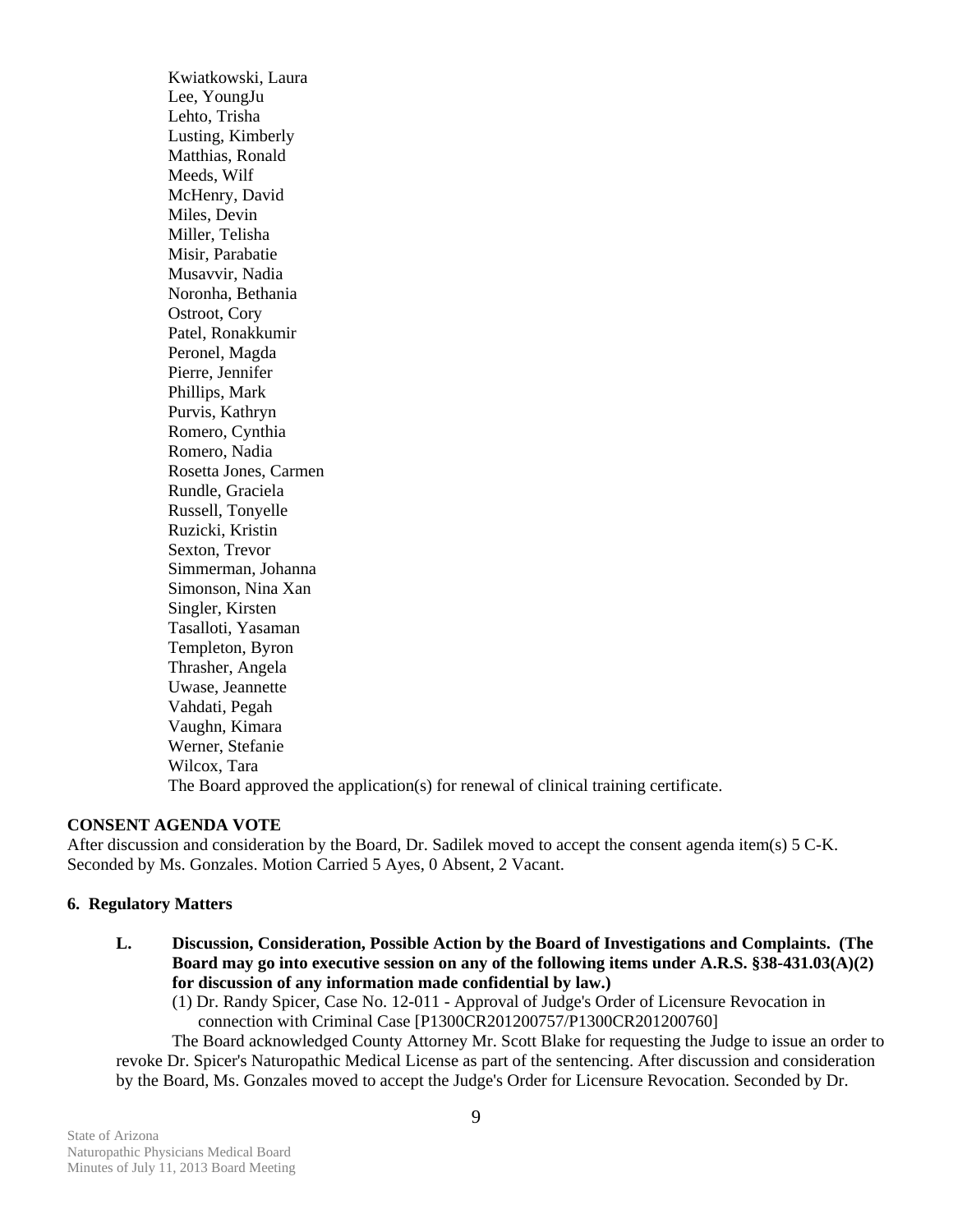Sadilek. . Roll Call: Ms. Reeve; Aye, Ms. Gonzales; Aye, Dr. Eldridge; Aye, Dr. Sadilek; Aye, Dr. Walker; Aye. Motion Carried 5 Ayes, 0 Absent, 2 Vacant.

 (2) Dr. Adrienne Wilson, Case No. 12-015 and 12-016 - Continuance of Formal Interview. Proposed Consent Agreement.

 Dr. Wilson was present with her Counsel; Mr. McDonald. Dr. Wilson made statements and answered questions. Complainant AK was present and made statements. After discussion and consideration by the Board, Ms. Reeve moved to accept the consent agreement. Seconded by Ms. Gonzales. Roll Call: Ms. Reeve; Aye, Ms. Gonzales; Aye, Dr. Eldridge; Aye, Dr. Sadilek; Aye, Dr. Walker; Aye. Motion Carried 5 Ayes, 0 Absent, 2 Vacant.

### **7. Discussion, Consideration, Possible Action by the Board on Approval of Application for Medical License.**

(1) Tarra Dallman- Consideration of Background Report Information.

 Ms. Dallman was present, made statements and answered questions. After discussion and consideration by the Board, Ms. Reeve made a motion to approve the application for medical license. Seconded by Dr. Sadilek. Motion Carried 5 Ayes, 0 Absent, 2 Vacant.

(2) Jessica Needle- Reinstatement of Expired Medical License.

 Dr. Needle was present, made statements and answered questions. After discussion and consideration by the Board, Ms. Reeve made a motion to approve the reinstatement of the medical license pursuant to a consent agreement. The consent agreement shall include; licensure suspension until completion of 30 hours of CME for 2012, CME must be completed within 1 year. Upon the completion of the CME, the suspension will be lifted and the license shall be placed on 1 year probation. The Licensee will also be required to pay a civil penalty of \$500. Seconded by Dr. Walker. Roll Call: Ms. Reeve; Aye, Ms. Gonzales; Aye, Dr. Eldridge; Aye, Dr. Sadilek; Aye, Dr. Walker; Aye. Motion Carried 5 Ayes, 0 Absent, 2 Vacant.

#### **8. Discussion, Consideration, Possible Action by the Board on Approval of Application for Clinical Training Certificate.**

(1) Christopher McClorey Consideration of Background Report Information.

 Mr. McClorey was present, made statements and answered questions. After discussion and consideration by the Board, Ms. Reeve made a motion to approve the application for clinical training certificate. Seconded by Dr. Sadilek. Motion carried 5 Ayes, 0 Absent, 2 Vacant.

# **9. Discussion, Consideration, Possible Action by the Board on Application of Certificate to Dispense**

- (1) Dr. Erika McKeen, Renewal of Certificate to Dispense Without Prejudice to any Ongoing Investigation.
- (2) Dr. Ramon Esquerdo, Renewal of Certificate to Dispense Without Prejudice to any Ongoing Investigation.
- (3) Dr. Lisa Richardson, Renewal of Certificate to Dispense Without Prejudice to any Ongoing Investigation.
- (4) Dr. Theresa Ramsey, Renewal of Certificate to Dispense Without Prejudice to any Ongoing
- (5) Dr. Adrienne Wilson, Renewal of Certificate to Dispense Without Prejudice to any Ongoing Investigation.
- (6) Dr. Kathy Kamin, Renewal of Certificate to Dispense Without Prejudice to any Ongoing Investigation.

After discussion and consideration by the Board, Dr. Walker made a motion is approve item(s)

9 (1-6). Seconded by Dr. Sadilek Motion Carried 5 Ayes, 0 Absent, 2 Vacant.